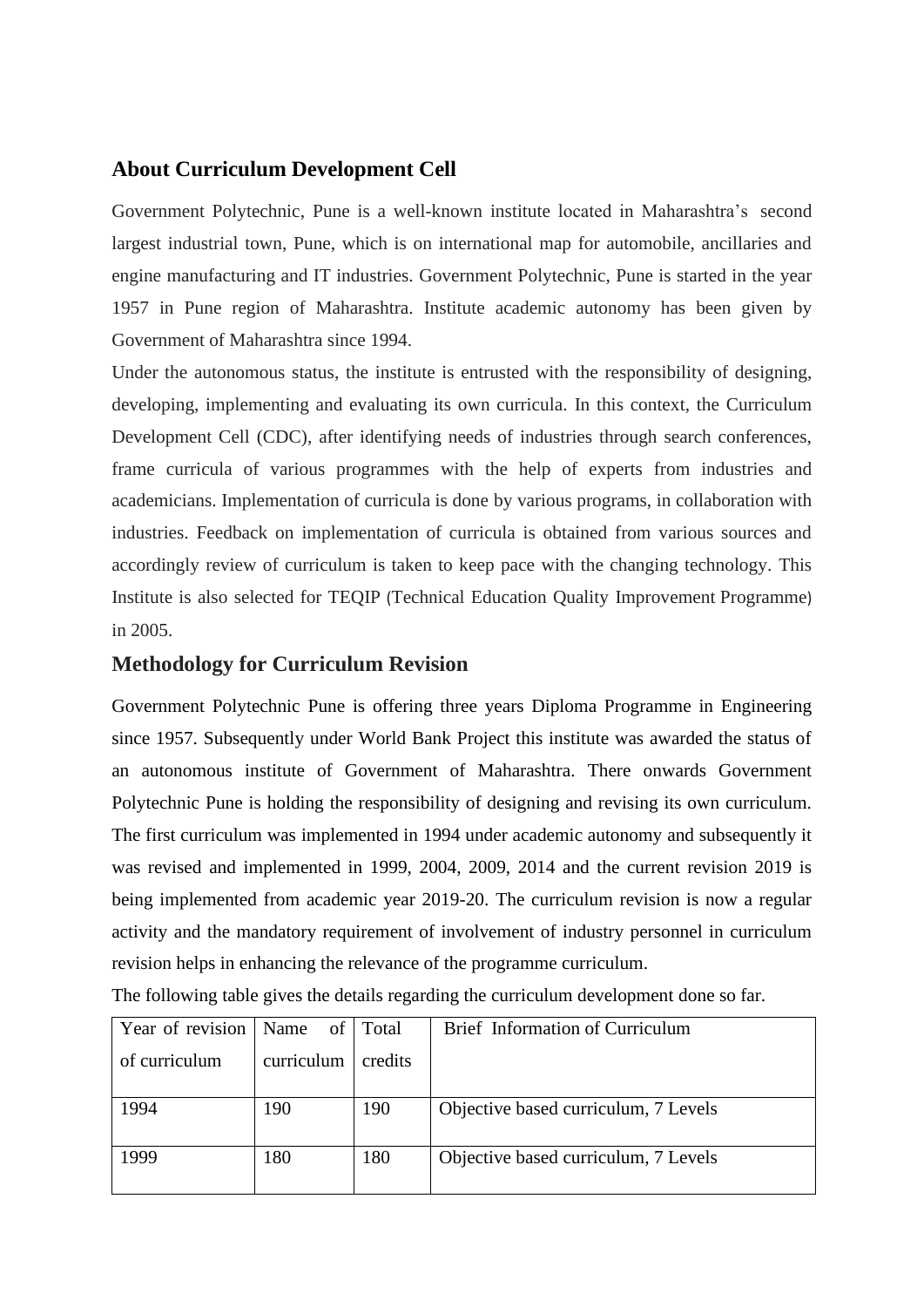| 2004 | 180 R  | 180 | Objective based Revised curriculum, 7 Levels              |
|------|--------|-----|-----------------------------------------------------------|
| 2009 | 180Q   | 180 | Quality Function Deployment based curriculum,<br>7 Levels |
| 2014 | 180S   | 180 | Objective based Scientific curriculum, 5 Levels           |
| 2019 | 180 OB | 180 | Outcome based curriculum, 5 Levels                        |

Well defined methodology is adopted for revising the curriculum structure and the content detailing of individual courses is carried out by group of experts. This is then approved by

- Programme Wise Board of Studies (PBOS),
- Board of Studies (BOS),
- Governing Body (GB).

The process adopted for designing the curriculum is as follows:

- 1. Identify skills (Cognitive, psychomotor and affective domain) by conducting industrial survey through questionnaire.
- 2. Record degree of identified skills of Diploma holder in industry on the scale of 1 to 4 (1- Most Important, 2-Important, 3- Less important, 4- Not preferred) through questionnaire.
- 3. Identify courses based on identified skills in industrial survey/feedback, by forming the competency statement/s.
- 4. Categorize courses into three main streams.
- 5. Placing the identified courses in appropriate levels.
- 6. Identify Course outcomes for each course based on the identified domain of learning. (cognitive, psychomotor, affective).
- 7. Collection of feedback from experienced faculty about content details, teaching scheme and evaluation scheme.
- 8. Revising the components of curriculum based on all the above feedbacks.
- 9. Validate the revised curriculum by Industry experts and Academia through conferences.
- 10. Obtain equivalence from Maharashtra State Board of Technical Education Mumbai in due course of time.

The procedure adopted for revising the outcome based curriculum is as follows:

- Defining Vision and Mission statement of the department.
- Defining Program Education Outcomes (PEOs) and Program Specific Outcomes (PSOs).
- Identification of unit outcomes (UOs) and Course Outcomes (COs) for each courses.
- Mapping COs with POs and PSOs.
- Presentation of sample COs to PBoS committee for approval.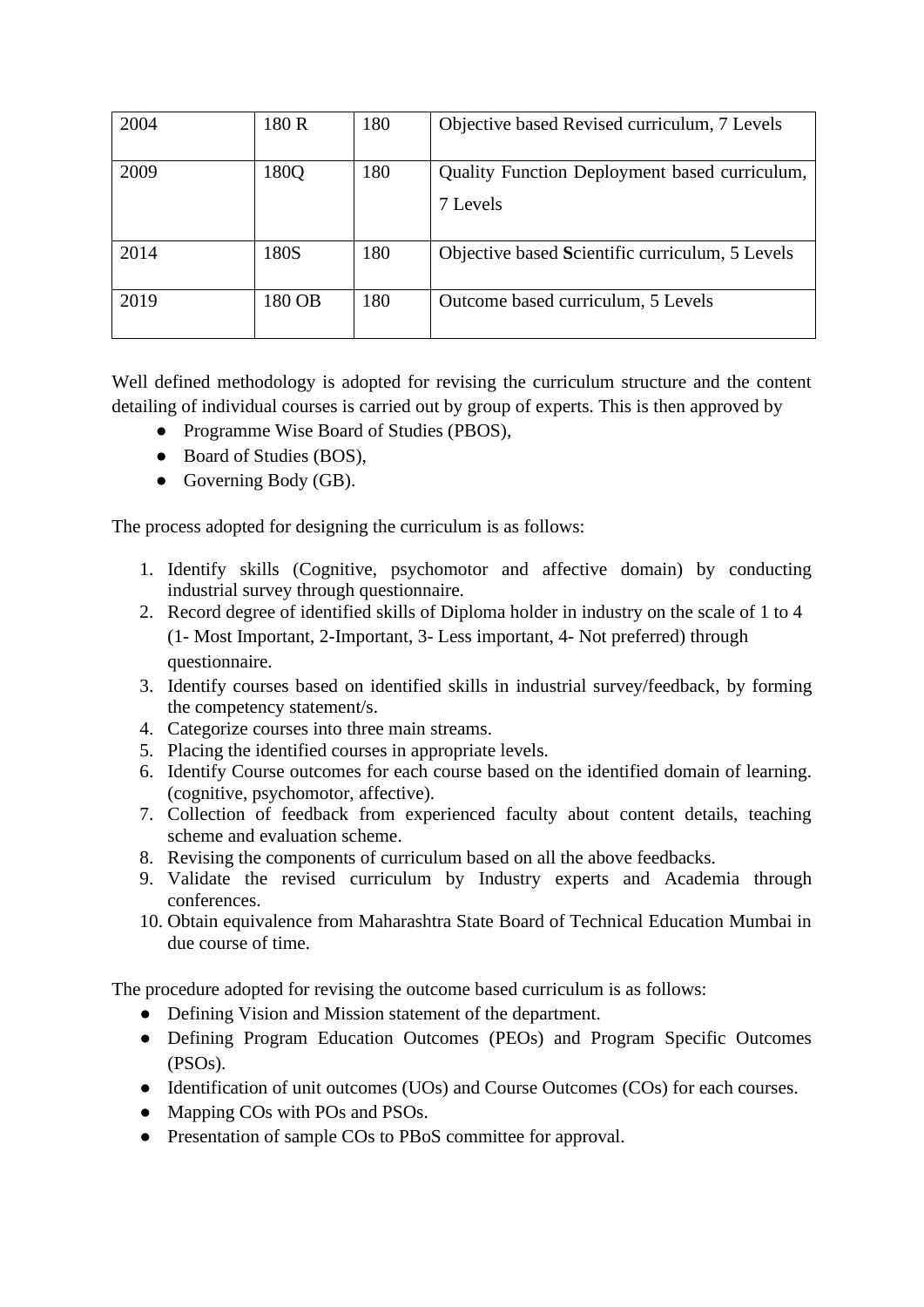• Refining of COs based on the feedback from PBoS and experience of the faculty members.

The revised **180 OB**, Outcome based curriculum is being implemented from academic year **2019-20**.

- The curriculum format for the course is also improvised with the addition of list of major equipment required along with specification, student activities, special instructional strategies, learning resources including list of books with ISBN number and addresses of websites.
- Based on the feedback, new courses such as entrepreneurship development and startups The special feature of this 180 OB curriculum is inclusion of **six weeks in-plant training for all the students and micro projects for all the courses**.
- Some Pre-requisite courses are also newly added.



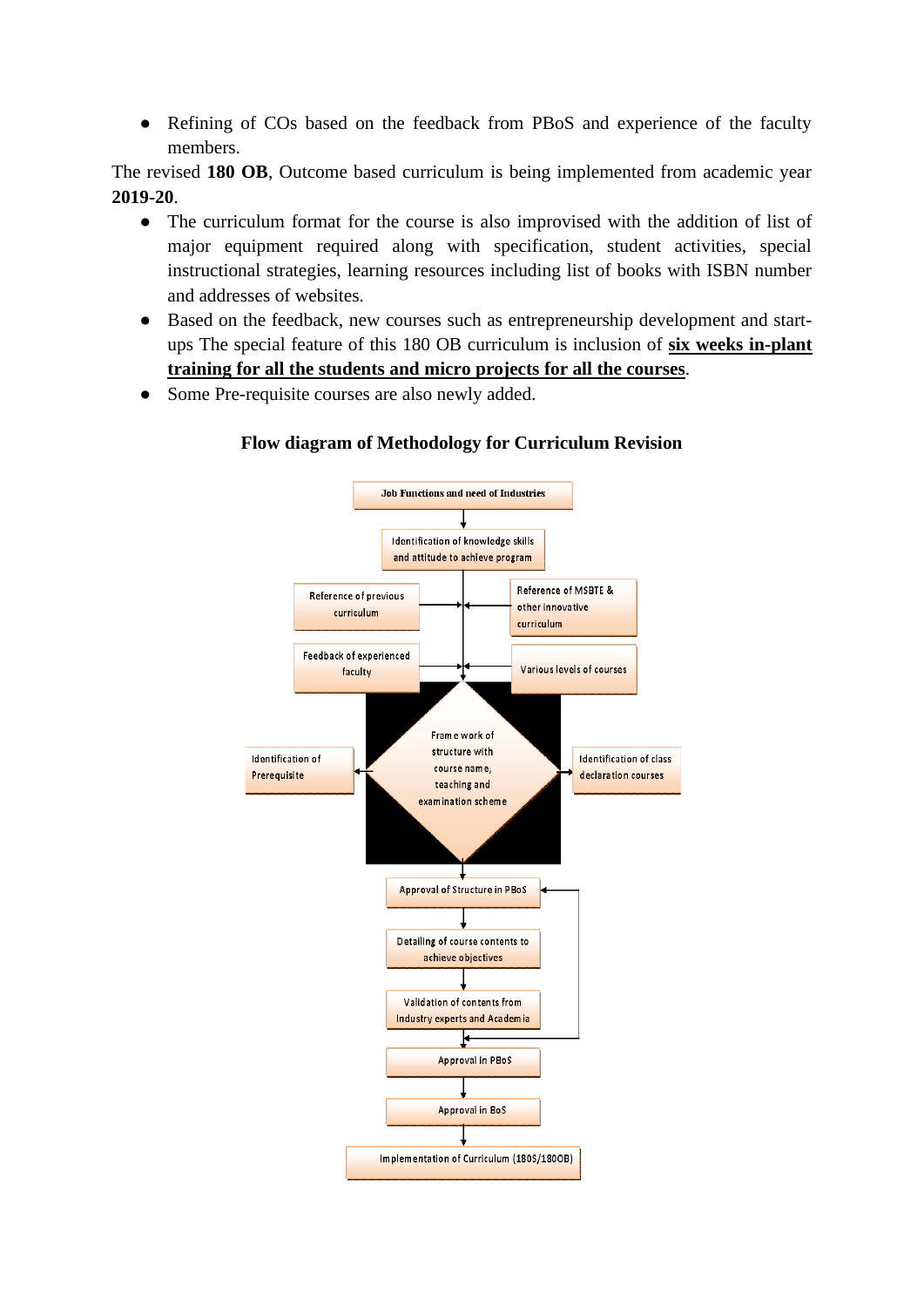# **Government Polytechnic, Pune**

**(An Autonomous Institute of Government of Maharashtra)**

# **List of members Governing Body (GB)**

| Sr. No.        | <b>Name and Designation</b>                                                                                                                             | <b>Designation</b>  |
|----------------|---------------------------------------------------------------------------------------------------------------------------------------------------------|---------------------|
| 1              | Dr. Dattatray V. Jadhav, Joint Director of Technical<br><b>Education</b> , Pune                                                                         | Chairman            |
| $\overline{2}$ | Shri Milind Dhongade, Managing Director, Computer Home, Pune                                                                                            | Member              |
| 3              | Shri Shashank Hiwarkar, CEO, ETHDC<br><b>Technologies Pvt Ltd Pune</b>                                                                                  | Member              |
| 4              | Shri Vikas Waghmare, Chief Engineer, Suma Shilp Ltd.                                                                                                    | Member              |
| 5              | Shri Kiran Jadhav, Managing Director, Accurate Industrial Control<br>Pvt. Ltd. Pune                                                                     | Member              |
| 6              | Mr. Abhijit N. Phadke, Director-CTCI Test and Lab Operations<br>Cell, Cummins India Ltd. Pune                                                           | Member              |
| 7              | Dr. Mukul S. Sutaone, Director, College of Engineering, Pune                                                                                            | Member              |
| 8              | Dr. S.S. Kedar, Co-ordinator, NITTTR, Extension Center, Pune                                                                                            | Member              |
| 9              | Dr. Ajit Singh, Regional Officer, Western Regional Office<br>(AICTE) Industrial Assurance Building, 2nd floor,<br>Veer Nariman Road, Churchgate, Mumbai | Member              |
| 10             | Dr. Sanjay B. Zope, FIE, Chairman, Pune Local Chapter, IE (India)                                                                                       | Member              |
| 11             | Mr. P. D. Rendalkar, General Manager, District Industries Centre,<br>Agriculture College Compound, Shivaji Nagar, Pune, 411005                          | Member              |
| 12             | Mr. Shaheed Usmani, Deputy Secretary, Regional Office,<br>MSBTE, Pune                                                                                   | Member              |
| 13             | Dr. Vitthal S. Bandal, Principal, Government Polytechnic Pune                                                                                           | Member<br>Secretary |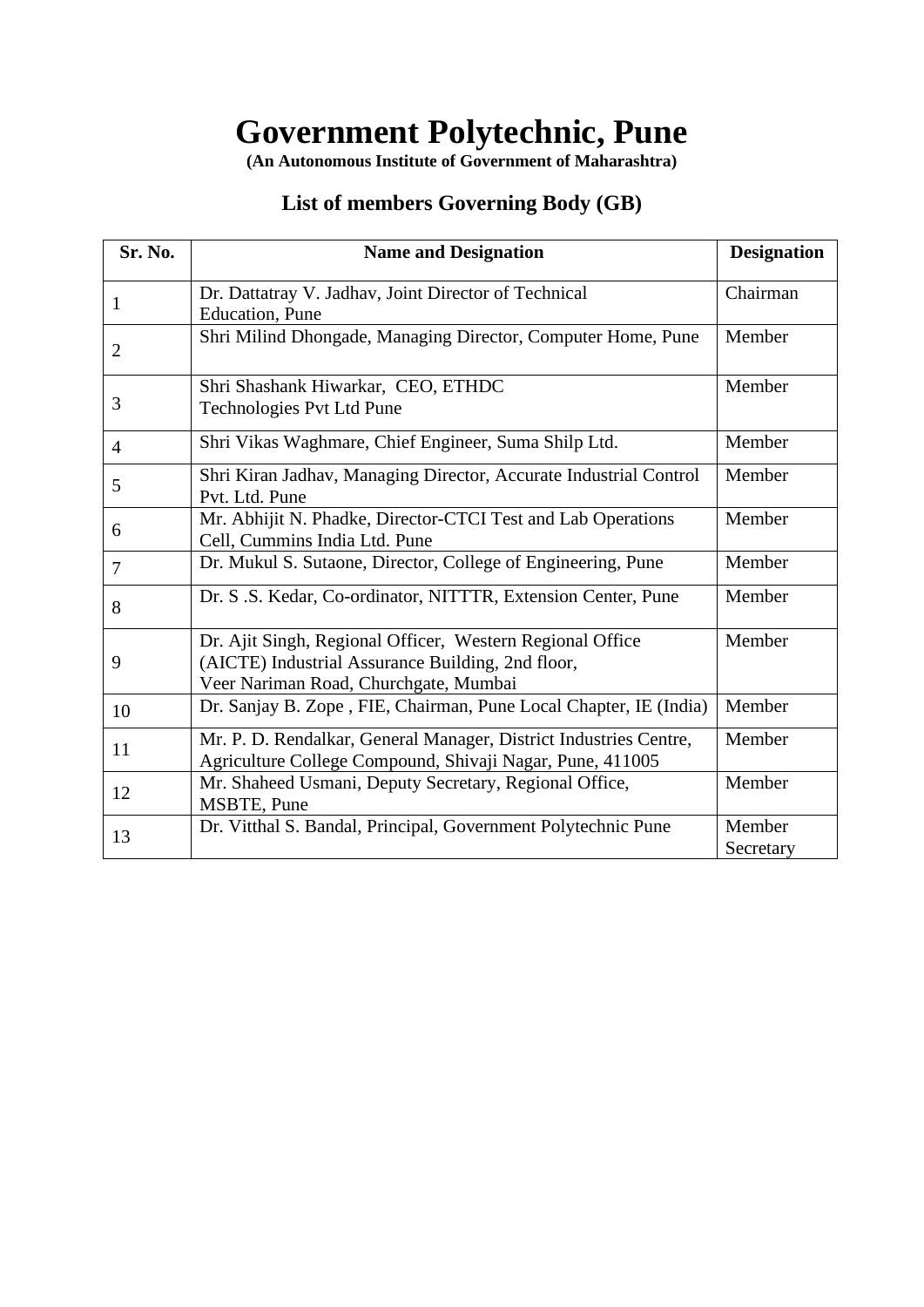



**Government of Maharashtra**



**(An Autonomous Institute of Maharashtra Government)** Pune University Road, Shivaji Nagar, Pune – 411 016

**Phone:** 020-25676818, 25559200 **Website:** [www.gppune.ac.in](http://www.gppune.ac.in/) **Email:** [principal.gppune@dtemaharashtra.gov.in](mailto:principal.gppune@dtemaharashtra.gov.in)

# **Members of Board of Studies (BOS) of Government Polytechnic, Pune.**

| Sr.            | <b>Name of Member</b>                                                                                                  | Design-           | <b>Telephone</b>                              | <b>E-mail Address</b>                                |
|----------------|------------------------------------------------------------------------------------------------------------------------|-------------------|-----------------------------------------------|------------------------------------------------------|
| No.            |                                                                                                                        | ation             | No.                                           |                                                      |
| $\mathbf{1}$   | Mr. Milind Dhongade<br>M.D., Computer Home Pvt Ltd<br>Karvenagar, Pune                                                 | Chairman          | 9822025175                                    | dmilind@computer-<br>home.com<br>mdhongade@gmail.com |
| $\overline{2}$ | Dr. Vitthal S. Bandal<br>Principal, Government Polytechnic,<br>Pune $-411016$                                          | Member<br>Invitee | $(O)$ 020 -<br>25676818,<br>(M)<br>0942101746 | principal@gppune.ac.in                               |
| 3              | Mr. Sunil Patil<br>Ex Director, Symbiosis Institute of<br>Telecom Management, Pune                                     | Member            | 9881238481                                    | profsunilp@gmail.com                                 |
| $\overline{4}$ | Mr. R. D. Chaudhari<br>Foretech Precision Pvt. Ltd.,<br>A-1, Sonal Residency, Ideal Colony,<br>Kothrud, Pune - 411 029 | Member            | 9422009469<br>020<br>25445238                 | ravichaudhari175@gmail.<br>com                       |
| 5              | Mr. A. E. Atkekar<br>Project Management Consultant,<br>Pune $-411016$                                                  | Member            | 9422085059                                    | ashokatkekar@gmail.com                               |
| 6              | Mr. Avinash Joshi<br>Cubix Automation, Pune                                                                            | Member            | 9850507055                                    | cubix.avinash@gmail.<br>com                          |
| $\overline{7}$ | Mr. S. M. Mahajan,<br>Director, SM Engineers, Pune                                                                     | Member            | 9689936899                                    | sales@sm-engineers.com                               |
| 8              | Mr. Prakash Raut<br>Supt. Engineer, M.S.E.B., Rasta Peth,<br>Pune $-411011$                                            | Member            | 7875767111                                    | prakashrautkop@gmail.<br>com                         |
| 9              | Prof. P. W. Wani, Ex Faculty,<br>Department of E & TC, College of<br>Engineering, Shivajinagar,<br>Pune $-411$ 005.    | Member            | 9422519948                                    | pwwani@gmail.com                                     |
| 10             | Mrs. Minal Joshi,<br>M.D., Uzazi, Pune                                                                                 | Member            | 9822067407                                    | minalxitijjoshi@gmail.<br>com                        |
| 11             | Mr. Shaheed Usmani<br>Dy. Secretary, Maharashtra State Board                                                           | Member            | $(O)$ 020 -<br>5676576,                       | rbtepn@msbte.com                                     |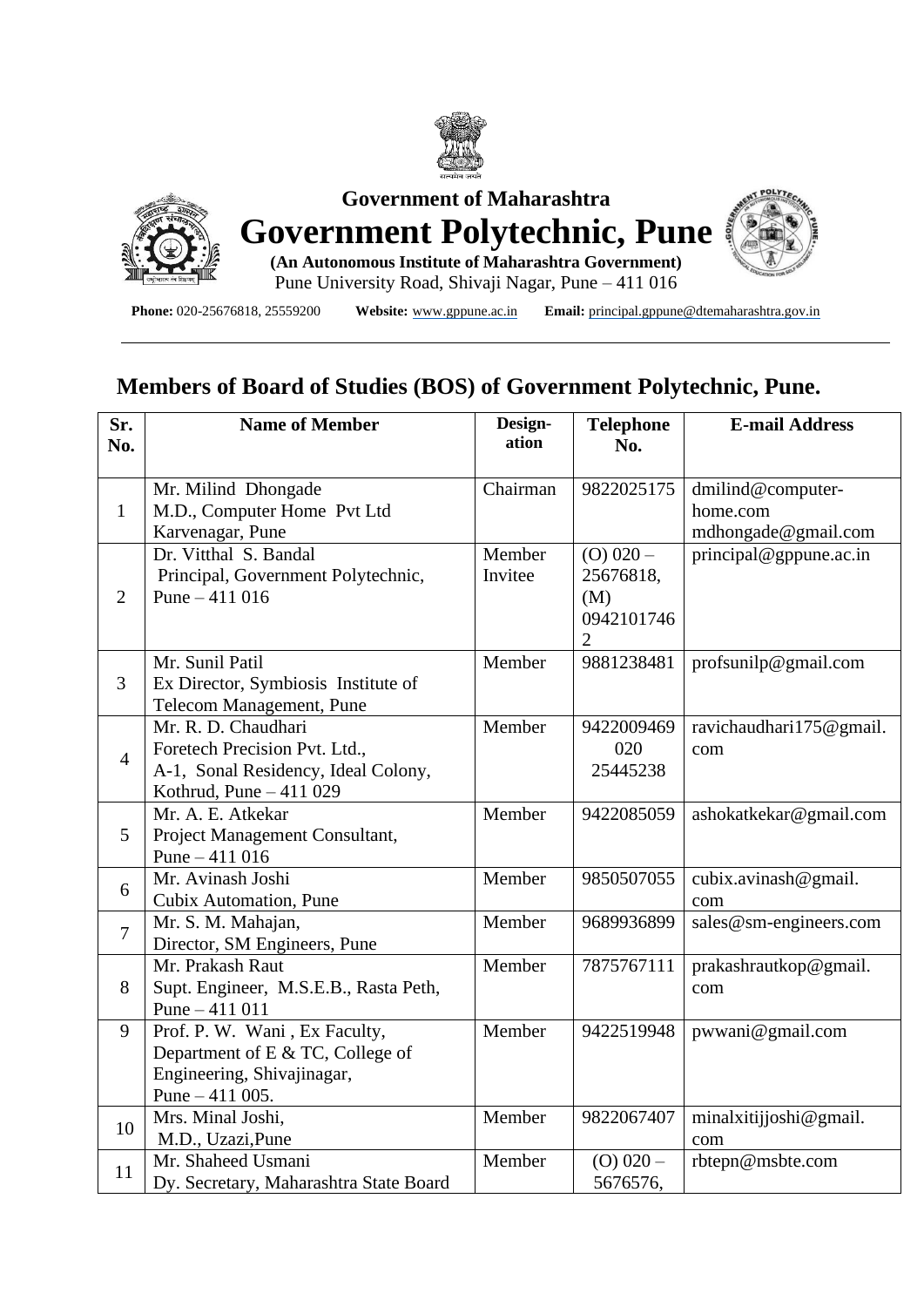|    | of Technical Education, Pune Region,          |           | 7030274267 |                                    |
|----|-----------------------------------------------|-----------|------------|------------------------------------|
|    | Pune $-411$ 016.                              |           |            |                                    |
|    | Mr. V. G. Tambe,                              | Member    | 9423560675 | ce.hod@gppune.ac.in                |
| 12 | Head of Civil Engg. Dept.,                    |           |            |                                    |
|    | Government Polytechnic, Pune - 411016.        |           |            |                                    |
|    | Mr. V. G. Kondawar                            | Member    | 9422873022 | ce.hod@gppune.ac.in                |
|    | Head of Civil Engg. Dept.,                    |           |            |                                    |
| 13 | $(2nd shift) Government Polytechnic,$         |           |            |                                    |
|    | Pune $-411$ 016.                              |           |            |                                    |
|    | Mr R.U. Shelke                                | Member    | 9405572573 | ee.hod@gppune.ac.in                |
|    | Head of Electrical Engg. Dept., $(2nd shift)$ |           |            |                                    |
| 14 |                                               |           |            |                                    |
|    | Government Polytechnic, Pune $-411$           |           |            |                                    |
|    | 016                                           |           |            |                                    |
|    | Dr S. P. Narote,                              | Member    | 9422085722 | et2.hod@gppune.ac.in               |
| 15 | Head of Electronics and Tele. Engg.           |           |            |                                    |
|    | Dept., $(2nd Shift) Government$               |           |            |                                    |
|    | Polytechnic, Pune 411 016                     |           |            |                                    |
|    | Dr. N. G Kulkarni                             | Member    | 9422401728 | me.hod@gppune.ac.in                |
|    | Head of Mechanical Engg. Dept., and           |           |            |                                    |
| 16 | Academic Coordinator,                         |           |            |                                    |
|    | Government Polytechnic, Pune - 411            |           |            |                                    |
|    | 016.                                          |           |            |                                    |
|    | Mrs. N. S. Kadam,                             | Member    | 9822083773 | $mt.hod@$ gppune.ac.in             |
| 17 | Head of Metallurgical Engg. Dept.,            |           |            |                                    |
|    | Government Polytechnic, Pune - 411            |           |            |                                    |
|    | 016.                                          |           |            |                                    |
|    | Dr. S. B. Nikam,                              | Member    | 9975610255 | hod_comp@gppune.ac.in              |
| 18 | I/c Head of Computer Engg. Dept.,             |           |            |                                    |
|    | Government Polytechnic, Pune $-411$           |           |            |                                    |
|    | 016.                                          |           |            |                                    |
|    | Mrs. M. U. Kokate                             | Member    | 9403684446 | ithod@gppune.ac.in                 |
| 19 | <b>Head of Information Technology</b>         |           |            |                                    |
|    | Department, Government Polytechnic,           |           |            |                                    |
|    | Pune $-411$ 016.                              |           |            |                                    |
|    | Mrs. S.N. Shinde,                             | Member    | 9422028682 | dd.hod@gppune.ac.in                |
| 20 | I/c. Head of Dress Designing & Garment        |           |            |                                    |
|    | Manufacturing Dept., Government               |           |            |                                    |
|    | Polytechnic,                                  |           |            |                                    |
|    | Pune $-411$ 016.                              |           |            |                                    |
|    | Dr V. S. Jaware,                              | Member    | 9422520643 | exam.co@gppune.ac.in               |
| 21 | Controller of Examinations,                   |           |            |                                    |
|    | Government Polytechnic, Pune - 411016.        |           |            |                                    |
|    | Dr. S. S. Bharatkar                           | Member    | 9970911577 | $\text{cdc} @ \text{gppune.ac.in}$ |
|    | In-charge Curriculum Development Cell         | Secretary |            | ee.hod@gppune.ac.in                |
| 22 | and Head Electrical Engineering (1st          |           |            |                                    |
|    | shift), Government Polytechnic, Pune -        |           |            |                                    |
|    | 411 016.                                      |           |            |                                    |
|    |                                               |           |            |                                    |